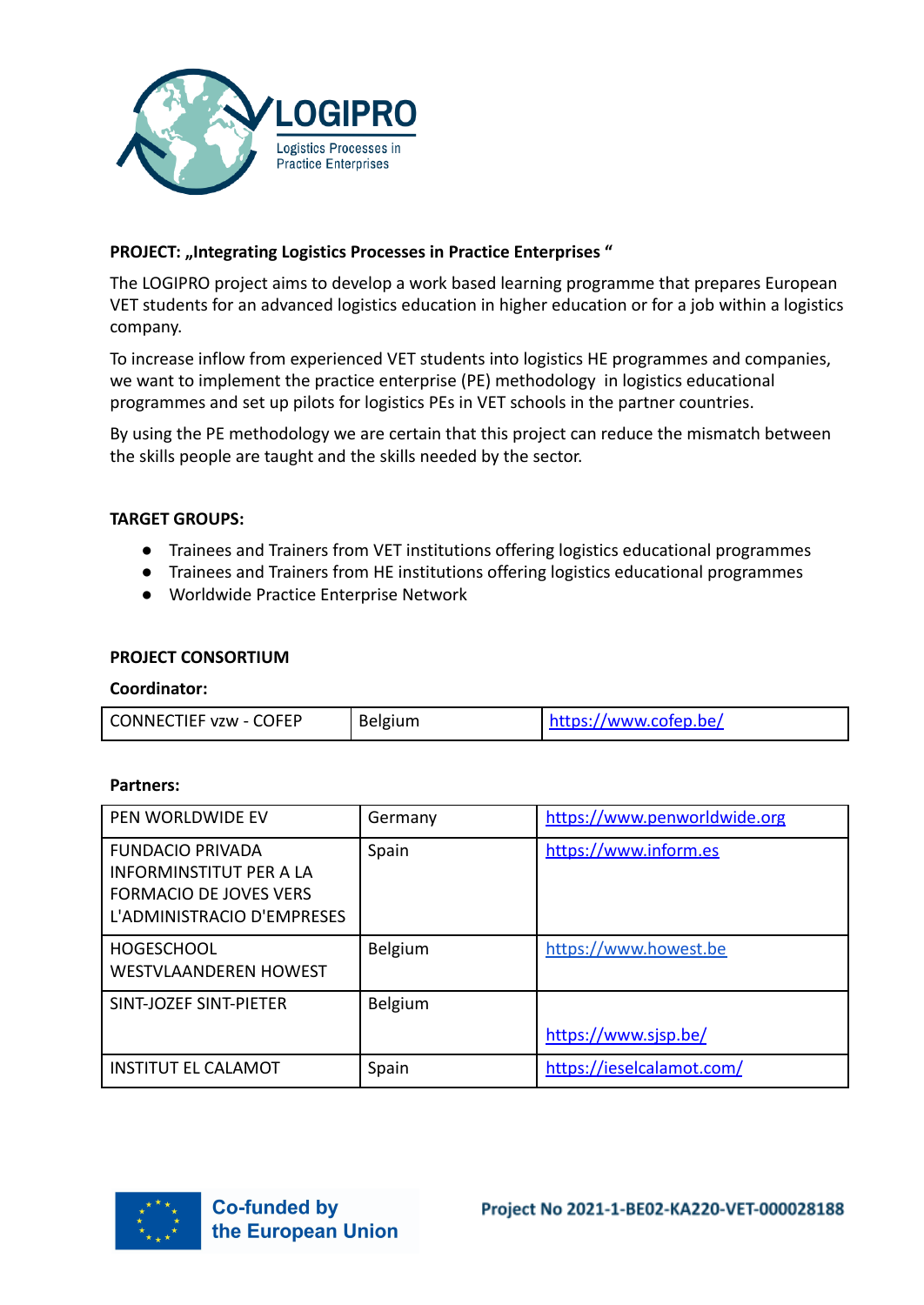

# **PROJECT OBJECTIVES:**

● **Research on professional qualifications and attainable job targets.** Our goal is to identify which logistics career goals are attainable after completing either an education in "International Trade and Logistics" in a secondary VET school (ISCED 3-4) or with a diploma in higher education in the logistics field (ISCED 5-6).

## ● **Definition of skills required by higher education and the labour market**

By comparing educational and professional qualifications frameworks for these specific logistics profiles in different countries and by comparing the key competencies and skills from these qualifications to the real needs of the national labour markets, we will create a list of skills that should definitely be taught within the logistics PE. This will be done through consultation with HE professionals, real companies in the logistics sector and a thorough job vacancy analysis.

● **Creation of a model Practice Enterprise for logistics + integration of software & tools** The consortium will set-up a common curriculum using the PE methodology for logistics profiles in VET in the different countries and will create a future proof model for logistics PEs. Relevant logistics software and tools will be integrated in this model.

### ● **Set-up of pilot Practice Enterprises**

Once the model is defined, we will set-up pilot PEs in VET schools offering logistics training programmes in the different countries, paying attention to the technical and transversal skills required by the labour market. They will have solid partnerships with commercial PEs (purchases and sales) within the global PE network, but we will also create partnerships between the different logistics on a national and international level.

### ● **Training in for teachers**

Our final goal is to create a train the trainer and accompanying manual to make sure the teacher masters this new methodology, taking into account the management of the PE, the evaluation of students and the necessary adjustments in the learning path of each individual.